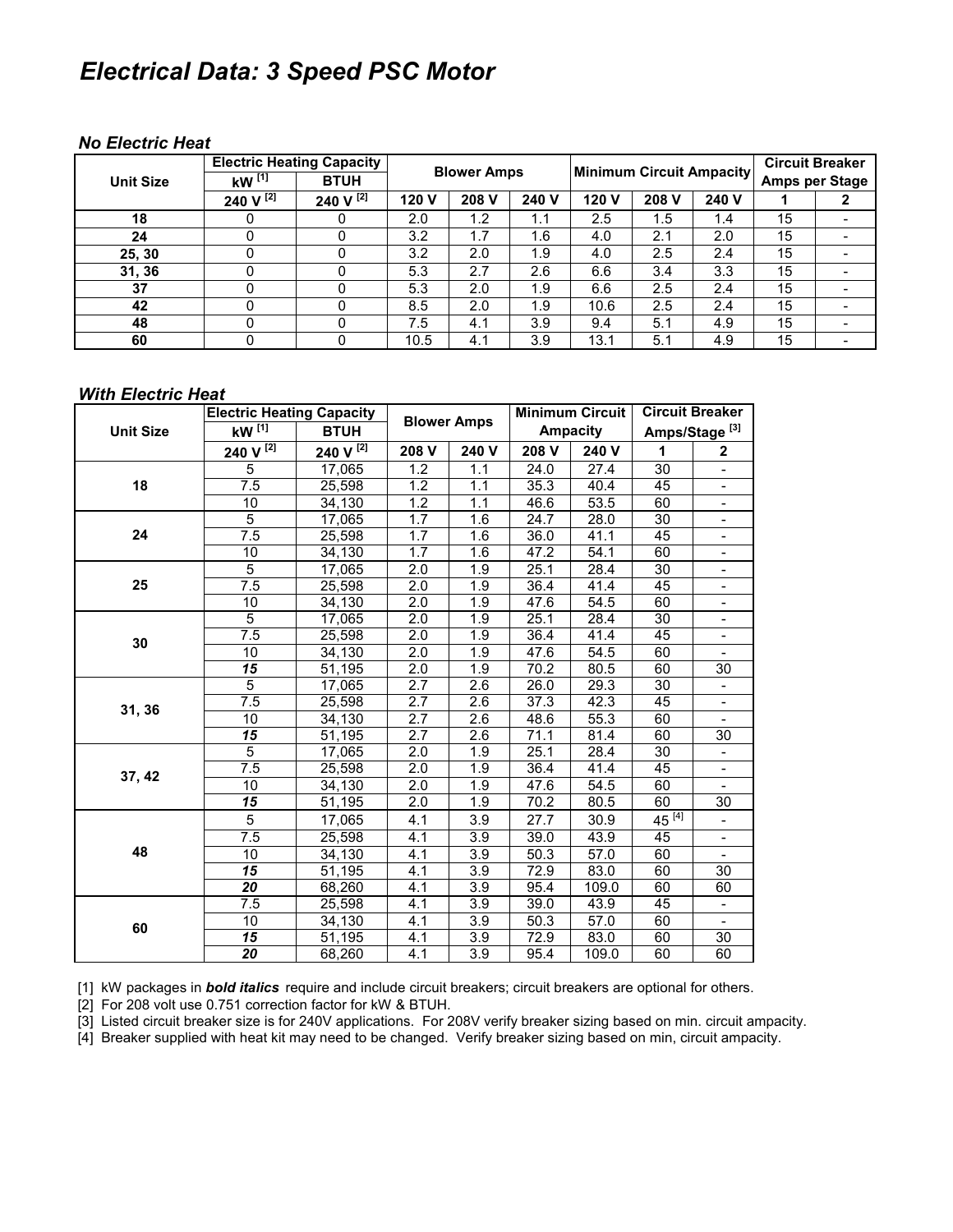### *Electrical Data: 5-Speed High Efficiency ECM Motor*

#### *No Electric Heat*

| <b>Unit Size</b>   | $kW$ <sup>[1]</sup> | <b>Elec. Heating Capacity</b><br><b>BTUH</b> | <b>Blower Amps</b> |       | <b>Minimum Circuit</b><br>Ampacity |       | <b>Circuit Breaker Amps</b><br>per Stage |  |
|--------------------|---------------------|----------------------------------------------|--------------------|-------|------------------------------------|-------|------------------------------------------|--|
|                    | 240 V [2]           | 240 V [2]                                    | 208 V              | 240 V | 208 V                              | 240 V |                                          |  |
| 18, 24, 25         |                     |                                              | 3.2                | 3.0   | 4.0                                | 3.8   | 15                                       |  |
| 30, 31, 36, 37, 42 |                     |                                              | 3.2                | 3.0   | 4.0                                | 3.8   | 15                                       |  |
| 48                 |                     |                                              | 3.4                | 3.2   | 4.2                                | 4.0   | 15                                       |  |
| 60                 |                     |                                              | 4.9                | 4.6   | 6.1                                | 5.8   | 15                                       |  |

#### *With Electric Heat*

| <b>Unit Size</b>   | <b>Elec. Heating Capacity</b> |                | <b>Blower Amps</b> |       | <b>Minimum Circuit</b> |       | <b>Circuit Breaker Amps</b> |                          |
|--------------------|-------------------------------|----------------|--------------------|-------|------------------------|-------|-----------------------------|--------------------------|
|                    | kW $^{[1]}$                   | <b>BTUH</b>    |                    |       | <b>Ampacity</b>        |       | per Stage <sup>[3]</sup>    |                          |
|                    | 240 V $^{[2]}$                | 240 V $^{[2]}$ | 208 V              | 240 V | 208 V                  | 240 V |                             | 2                        |
| 18, 24, 25         | 5                             | 17.065         | 3.2                | 3.0   | 26.5                   | 29.8  | 30                          |                          |
|                    | 7.5                           | 25,598         | 3.2                | 3.0   | 37.8                   | 42.8  | 45                          |                          |
|                    | 10                            | 34.130         | 3.2                | 3.0   | 49.1                   | 55.8  | 60                          |                          |
| 30, 31, 36, 37, 42 | 5                             | 17.065         | 3.2                | 3.0   | 26.5                   | 29.8  | 30                          |                          |
|                    | 7.5                           | 25.598         | 3.2                | 3.0   | 37.8                   | 42.8  | 45                          |                          |
|                    | 10                            | 34.130         | 3.2                | 3.0   | 49.1                   | 55.8  | 60                          | -                        |
|                    | 15                            | 51.195         | 3.2                | 3.0   | 71.7                   | 81.9  | 60                          | 30                       |
|                    | 5                             | 17.065         | 3.4                | 3.2   | 26.8                   | 30.0  | 30                          |                          |
|                    | 7.5                           | 25,598         | 3.4                | 3.2   | 38.1                   | 43.1  | 45                          | $\overline{\phantom{0}}$ |
| 48                 | 10                            | 34,130         | 3.4                | 3.2   | 49.4                   | 56.1  | 60                          |                          |
|                    | 15                            | 51.195         | 3.4                | 3.2   | 71.9                   | 82.1  | 60                          | 30                       |
|                    | 20                            | 68,260         | 3.4                | 3.2   | 94.5                   | 108.2 | 60                          | 60                       |
| 60                 | 7.5                           | 25,598         | 4.9                | 4.6   | 39.9                   | 44.8  | 45                          |                          |
|                    | 10                            | 34,130         | 4.9                | 4.6   | 51.2                   | 57.8  | 60                          |                          |
|                    | 15                            | 51,195         | 4.9                | 4.6   | 73.8                   | 83.9  | 60                          | 30                       |
|                    | 20                            | 68,260         | 4.9                | 4.6   | 96.3                   | 109.9 | 60                          | 60                       |

[1] kW packages in *bold italics* require and include circuit breakers; circuit breakers are optional for others.

[2] For 208 volt use 0.751 correction factor for kW & BTUH.

[3] Listed circuit breaker size is for 240V applications. For 208V verify breaker sizing based on min. circuit ampacity.